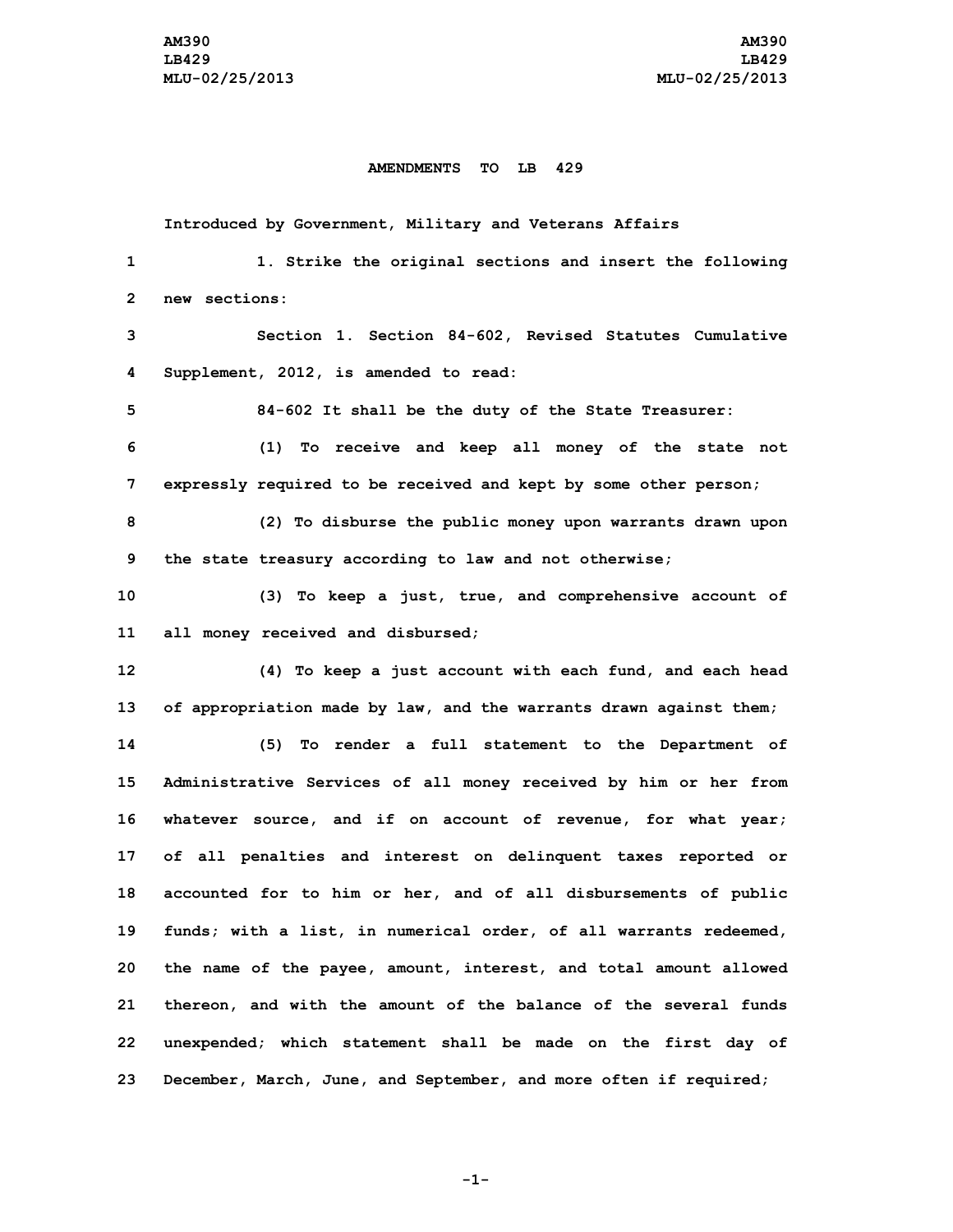**(6) To report electronically to the Legislature as soon as practicable, but within ten days after the commencement of each regular session, <sup>a</sup> detailed statement of the condition of the treasury and its operations for the preceding fiscal year;**

**5 (7) To give information electronically to the 6 Legislature, whenever required, upon any subject connected with the 7 treasury or touching any duty of his or her office;**

 **(8) To account for, and pay over, all money received by him or her as such treasurer, to his or her successor in office, and deliver all books, vouchers, and effects of office to him or her; and such successor shall receipt therefor. In accounting for and paying over such money the treasurer shall not be held liable on account of any loss occasioned by any investment, when such investment shall have been made pursuant to the direction of the state investment officer; and**

 **(9) To develop and maintain <sup>a</sup> single, searchable web site with information on state tax receipts, and expenditures, and contracts which is accessible by the public at no cost to access as provided in section 84-602.02. The web site shall be hosted on <sup>a</sup> server owned and operated by the State of Nebraska or approved by the Chief Information Officer. The naming convention for the web site shall identify the web site as <sup>a</sup> state government web site. The web site shall not include the treasurer's name, the treasurer's image, the treasurer's seal, or <sup>a</sup> welcome message.**

**25 Sec. 2. Section 84-602.02, Revised Statutes Cumulative 26 Supplement, 2012, is amended to read:**

**27 84-602.02 (1)(a) Not later than January 1, 2010, the web**

**-2-**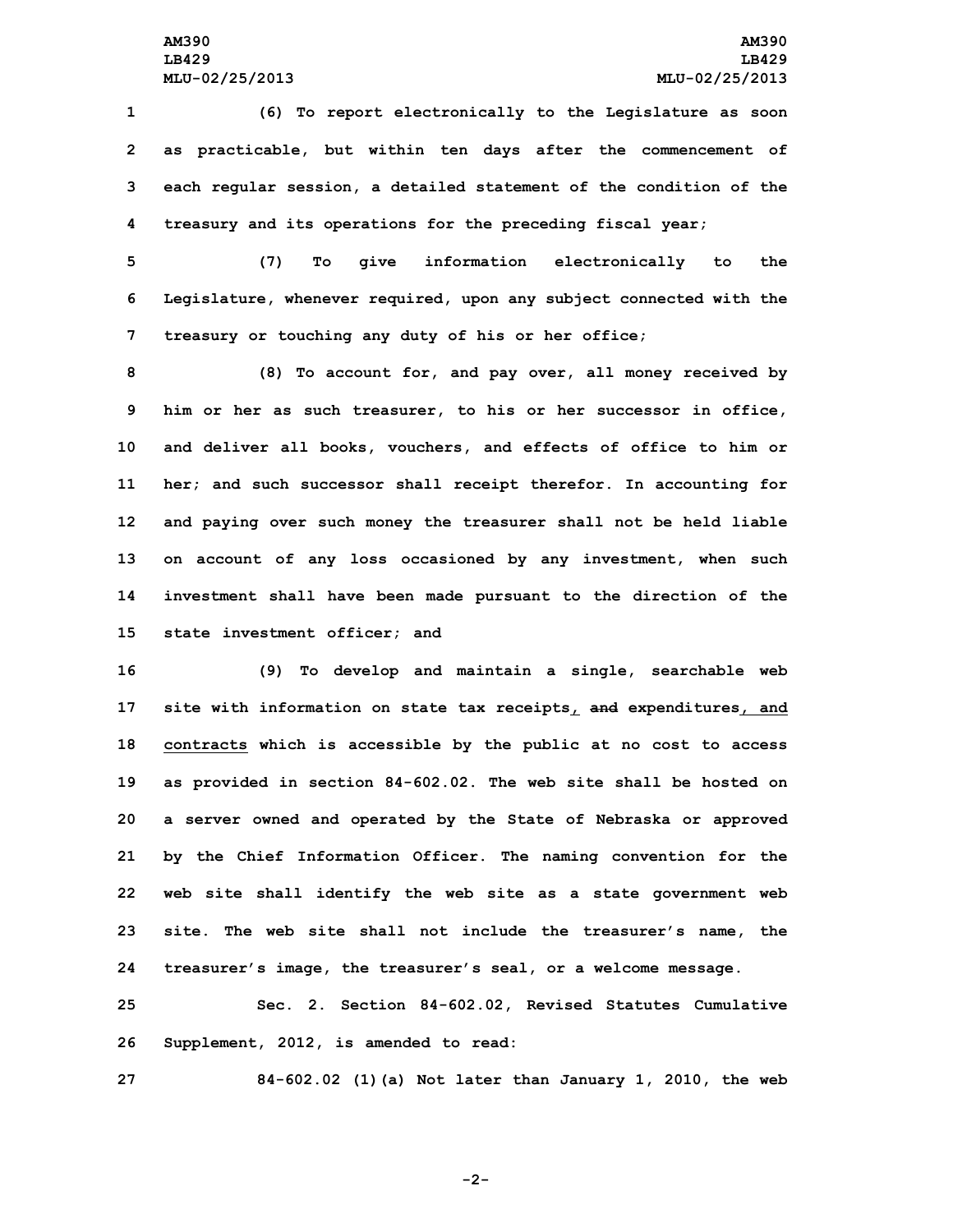**site established, developed, and maintained by the State Treasurer pursuant to subdivision (9) of section 84-602 shall provide such information as will document the sources of all tax receipts and the expenditure of state funds by all agencies, boards, commissions, and departments of the state.**

**6 (b) The State Treasurer shall, in appropriate detail, 7 cause to be published on the web site:**

**8 (i) The identity, principal location, and amount of funds 9 received or expended by the State of Nebraska and all of its 10 agencies, boards, commissions, and departments;**

**11 (ii) The funding or expending agency, board, commission, 12 or department;**

**13 (iii) The budget program source;**

**14 (iv) The amount, date, purpose, and recipient of all 15 disbursed funds; and**

 **(v) Such other relevant information as will further the intent of enhancing the transparency of state government financial operations to its citizens and taxpayers. The web site shall include data for fiscal year 2008-09 and each fiscal year thereafter.**

**21 (2) Beginning July 1, 2010, the data shall be available 22 on the web site no later than thirty days after the end of the 23 preceding fiscal year.**

 **(3)(a) Beginning July 1, 2014, the web site described in this section shall include a link to the web site of the Department of Administrative Services. The department's web site shall contain:**

**-3-**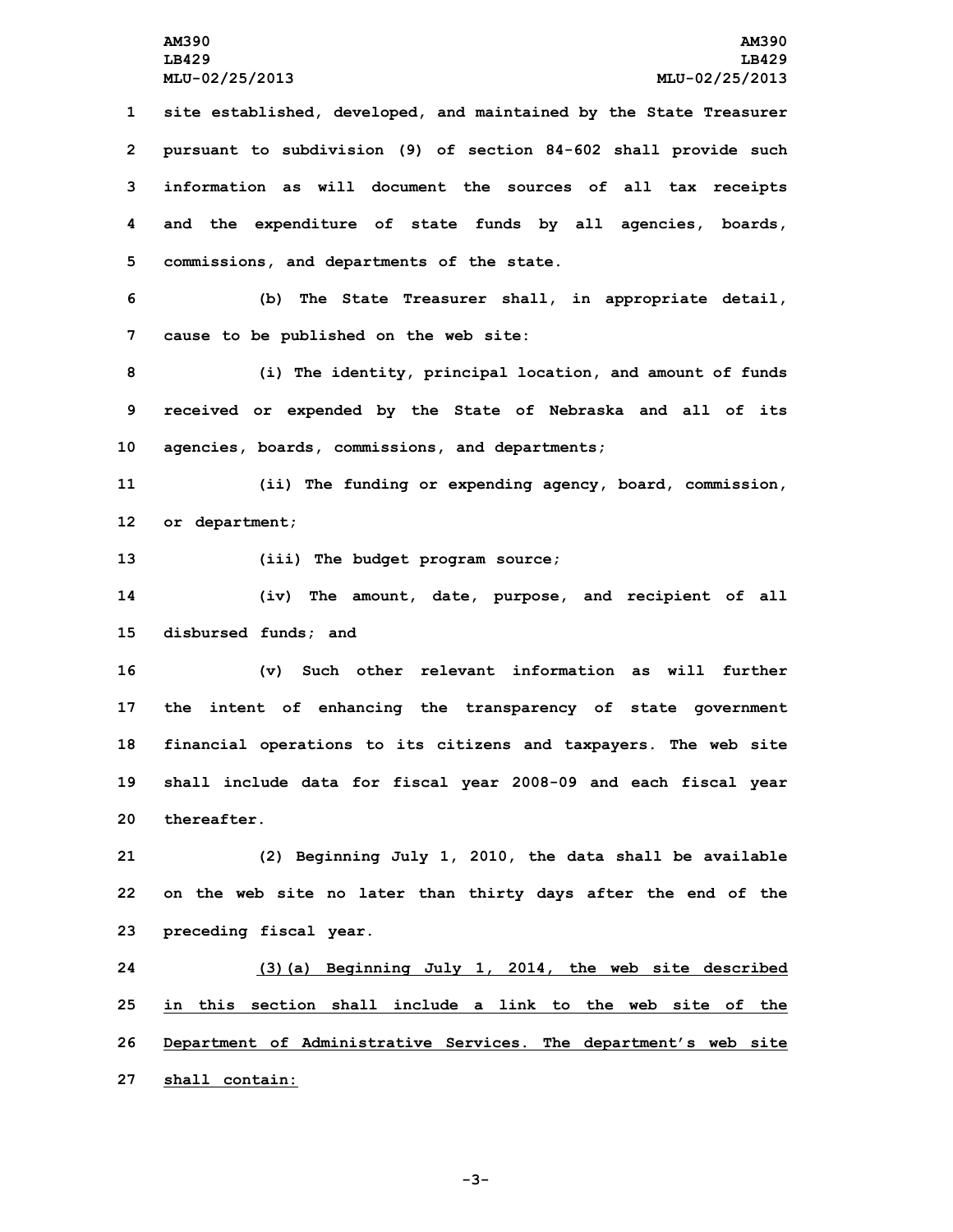**(i) <sup>A</sup> data base that includes <sup>a</sup> copy of each active contract that is <sup>a</sup> basis for an expenditure of state funds, including any amendment to such contract and any document incorporated by reference in such contract. For purposes of this subdivision, amendment means an agreement to modify <sup>a</sup> contract which has been reduced to writing and signed by each party to the contract, an agreement to extend the duration of <sup>a</sup> contract, or an agreement to renew <sup>a</sup> contract. The data base shall be accessible by the public and searchable by vendor, by agency, board, commission, or department, and by dollar amount. All agencies, boards, commissions, and departments of the state shall provide to the Department of Administrative Services, in electronic form, copies of such contracts for inclusion in the data base beginning with contracts that are active on and after January 1, 2014; and (ii) <sup>A</sup> data base that includes copies of all expired contracts which were previously included in the data base described in subdivision (3)(a)(i) of this section. The data base required under this subdivision shall be accessible by the public and searchable by vendor, by agency, board, commission, or department, and by dollar amount. (b) The following shall be redacted from any contract before such contract is included in <sup>a</sup> data base pursuant to subdivision (3)(a) of this section: (i) The social security number or federal tax identification number of any individual or business; (ii) Protected health information as such term is defined**

**27 under the federal Health Insurance Portability and Accountability**

**-4-**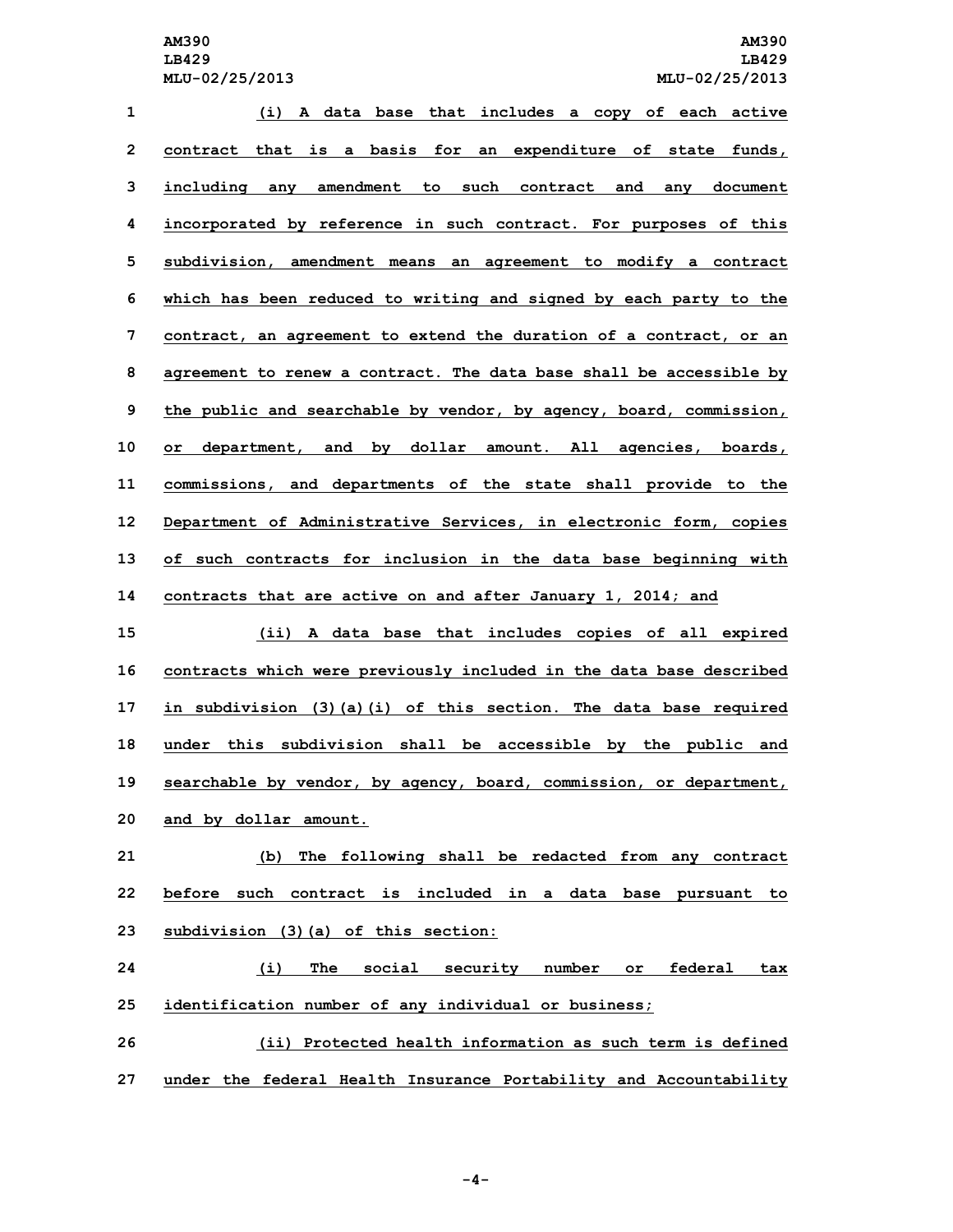**Act of 1996, as such act existed on January 1, 2013; (iii) Any information which may be withheld from the public under section 84-712.05; or (iv) Any information that is confidential under state or federal law, rule, or regulation. (c) Contracts entered into by the Department of Health and Human Services that are letters of agreement for the purpose of providing specific services to <sup>a</sup> specifically named individual or his or her family shall be exempt from the requirements of subdivision (3)(a) of this section. (d) The Department of Administrative Services shall adopt policies and procedures regarding the creation and maintenance of the data bases required under this section and the process by which agencies, boards, commissions, and departments of the state provide copies of the contracts required under this section. (4) All agencies, boards, commissions, and departments of the state shall provide to the State Treasurer, at such times and in such form as designated by the State Treasurer, such information as is necessary to accomplish the purposes of the Taxpayer Transparency Act. (5) Nothing in this subsection section requires the disclosure of information which is considered confidential under state or federal law or is not <sup>a</sup> public record under section**

**24 84-712.05.**

**25 (3)(a) (6)(a) For purposes of this section, expenditure 26 of state funds means all expenditures of appropriated or 27 nonappropriated funds by an agency, board, commission, or**

**-5-**